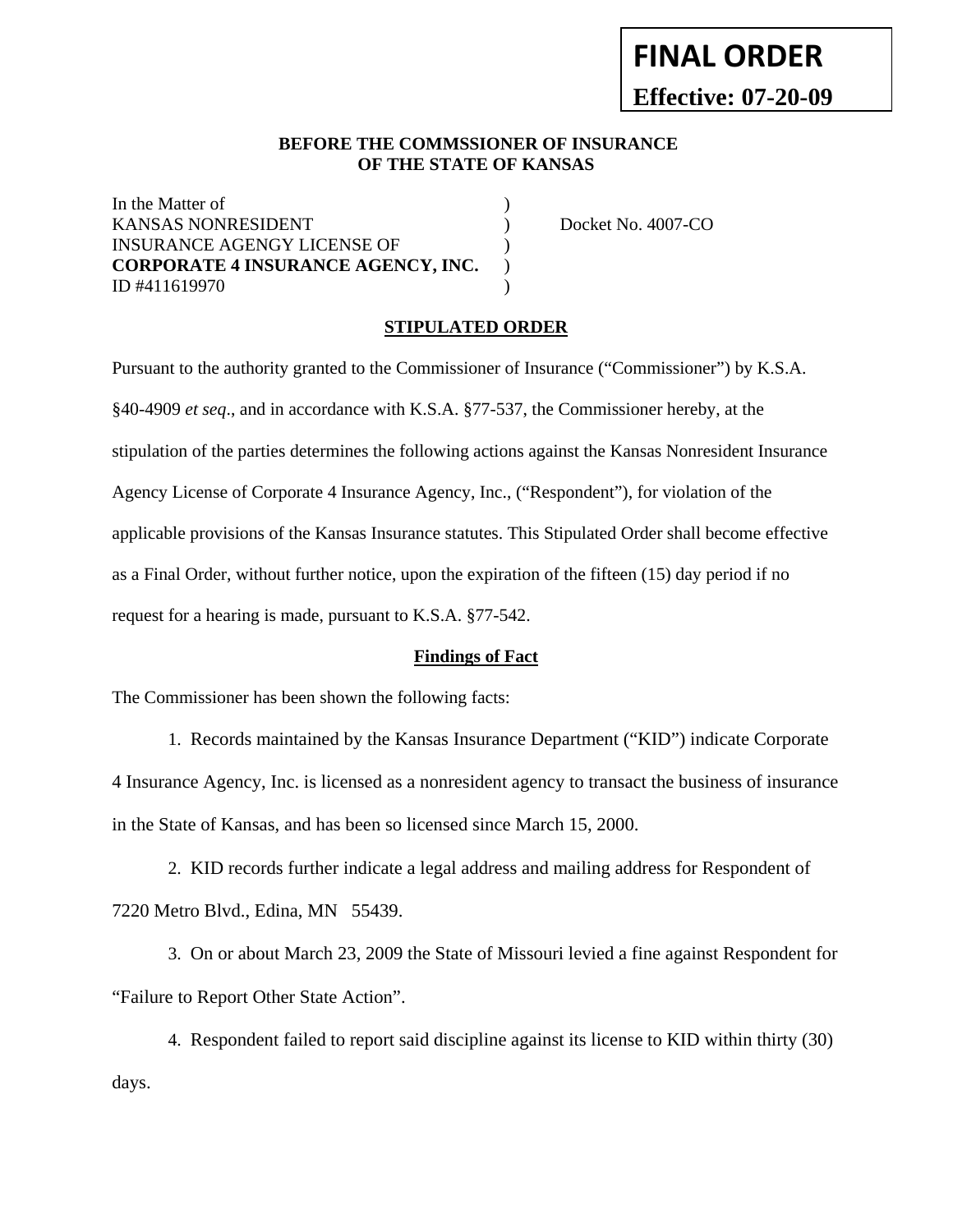### **Applicable Law**

K.S.A. 40-4902(t) states that the definition of "Person" means an individual or a business entity." K.A.R. 40-7-9 states, in pertinent part:

 "Each person licensed in this state as an insurance agent shall report the following to the commissioner of insurance within 30 days of occurrence:

 (a) Each disciplinary action on the agent's license or licenses by the insurance regulatory agency of any other state of territory of the United States."

K.S.A. 40-4909(h)(2) allows the commissioner to impose an administrative penalty for any violation of subsection (a) of K.S.A. 40-4909. K.S.A. 40-4909(a)(2)(A) states that the commissioner of insurance can punish an agency for any violation of "[a]ny provision of chapter 40 of the Kansas Statutes Annotated, and amendments thereto, or any rule or regulation promulgated thereunder".

## **Conclusions of Law**

Based on the Findings of Fact enumerated above in Paragraphs #1 through #4 and the Applicable Law above:

## **IT IS THEREFORE ORDERED BY THE COMMISSIONER OF INSURANCE:**

 5. Corporate 4 Insurance Agency, Inc. shall pay a penalty of Two Hundred Fifty Dollars (\$ 250.00) for his violation of the statutes and regulations of KID.

#### **NOTICE OF RIGHTS**

Corporate 4 Insurance Agency, Inc. is entitled to a hearing pursuant to K.S.A. 77-537, the Kansas Administrative Procedure Act. If Respondent desires a hearing, the company must file a written request for a hearing with:

John W. Campbell, General Counsel Kansas Insurance Department 420 S.W. 9th Street Topeka, Kansas 66612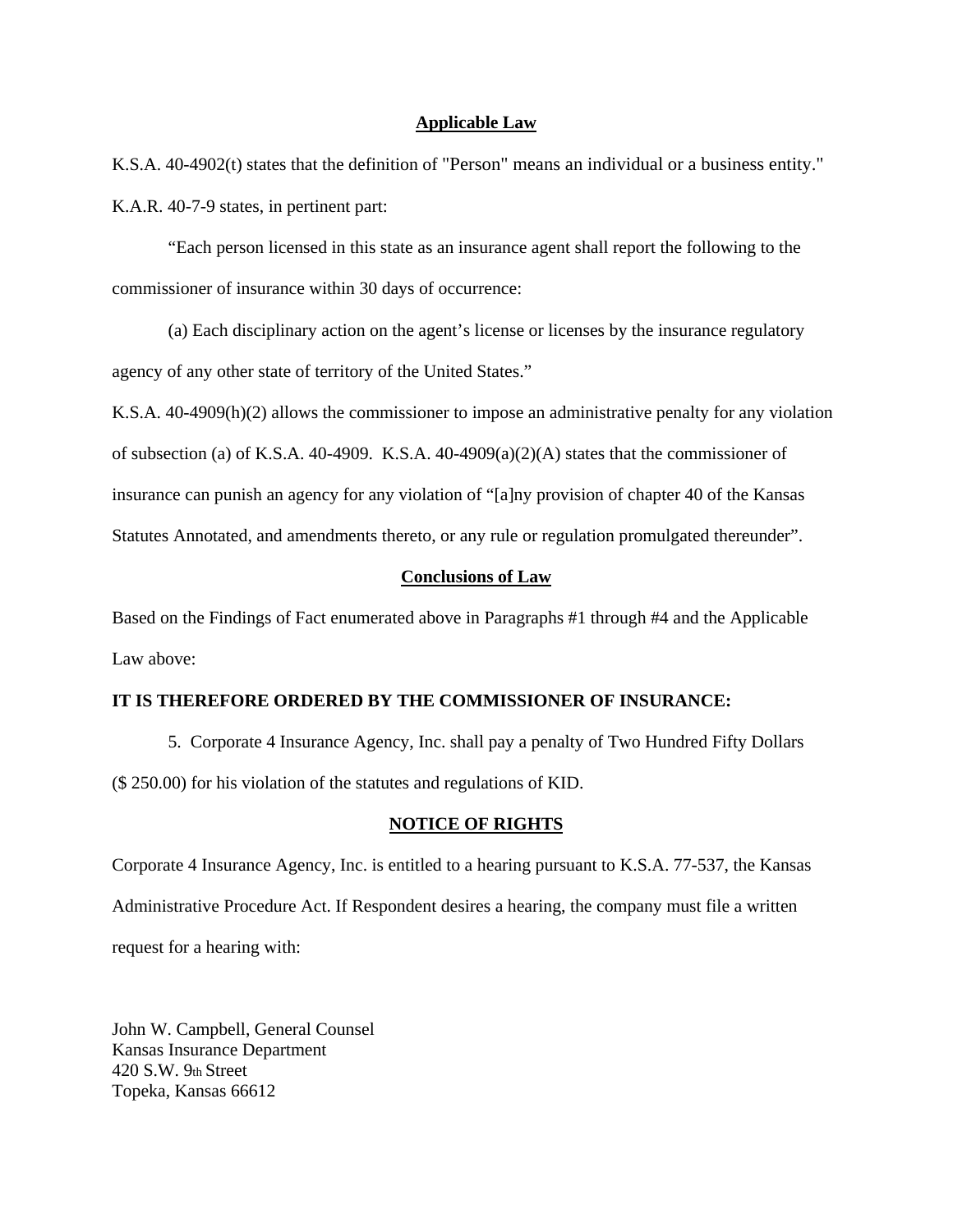This request must be filed within fifteen (15) days from the date of service of this Order. If Respondent requests a hearing, the Kansas Insurance Department will notify the Respondent of the time and place of the hearing and information on the procedures, right of representation, and other rights of parties relating to the conduct of the hearing, before commencement of the same. If a hearing is not requested in the time and manner stated above, this Summary Order shall become effective as a Final Order upon the expiration of time for requesting a hearing, pursuant to K.S.A. 77- 613. In the event Respondent files a petition for judicial review, pursuant to K.S.A. 77-613(e), the agency officer to be served on behalf of the Kansas Insurance Department is:

John W. Campbell, General Counsel Kansas Insurance Department 420 S.W. 9th Street Topeka, Kansas 66612

**IT IS SO ORDERED THIS \_\_2nd\_\_ DAY OF JULY, 2009, IN THE CITY OF TOPEKA, COUNTY OF SHAWNEE, STATE OF KANSAS.** 



 $\angle$ /s/ Sandy Praeger $\angle$ 

Sandy Praeger

Commissioner of Insurance

BY:

 $\angle$ s/ John W. Campbell $\angle$ 

John W. Campbell

General Counsel